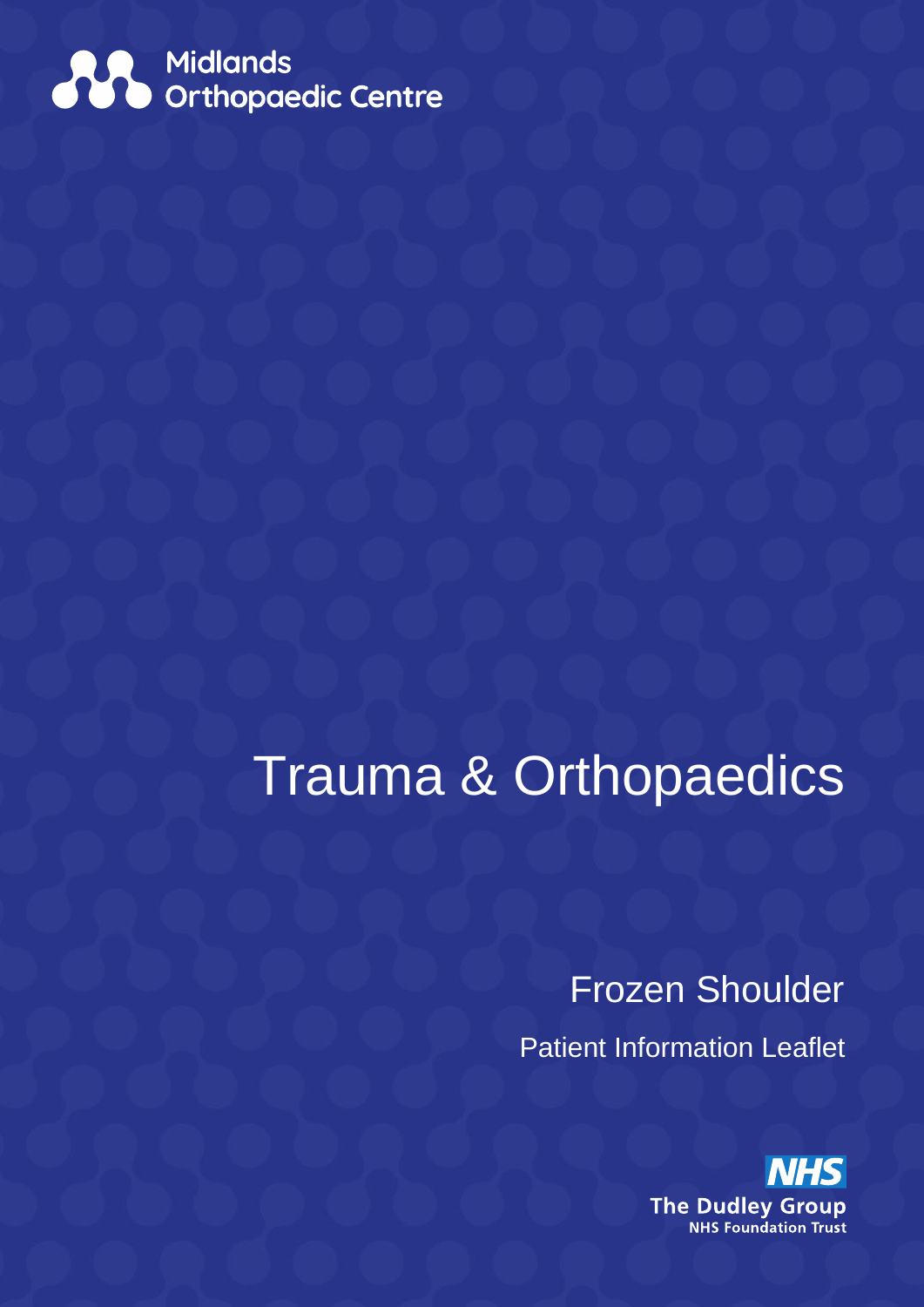### **What is it a frozen shoulder?**

Frozen shoulder (also known as adhesive capsulitis) is an extremely painful condition in which the shoulder becomes very stiff. Frozen shoulder often starts spontaneously, but may be triggered by a mild injury to the shoulder.

Frozen shoulder may sometimes be associated with diabetes, high cholesterol, heart disease and after surgery around the neck or chest.

The lining of the shoulder joint, known as the capsule, is normally a very flexible elastic structure. Its elasticity allows the huge range of motion that the shoulder has. With a frozen shoulder this capsule (and its ligaments) becomes inflamed, and contracted. The normal elasticity is lost and pain and stiffness set in.

#### **Three stages of development:**

Typical frozen shoulder develops slowly, and in three stages, though the stages may not always be very clearly defined:

**Stage one:** pain increases with movement and is often worse at night. There is a progressive loss of motion with increasing pain.

**Stage two:** pain begins to diminish, however, the range of motion is now much more limited, as much as 50 per cent less than in the other arm.

**Stage three:** the condition may begin to resolve. Most patients experience a gradual restoration of motion over the next 12 to 48 months.

### **Treatment**

**Physiotherapy** - to prevent any further stiffness and regain range of motion, though it is not helpful in initial stages when pain is severe

**Painkillers** and anti-inflammatories

**Injections** - may reduce inflammation and provide pain relief

**Manipulation** - manipulation has been shown to be of benefit after the early stages of a Frozen Shoulder, when stiffness begins to set in. It is excellent for both pain relief and restoring movement, although intensive physiotherapy is essential after the manipulation.

This involves a manipulation of the shoulder under anaesthetic for most cases. The manipulation is done under a general anaesthesia as a Day Case procedure, with an injection of cortisone and local anaesthetic given into the joint at the same time for pain control.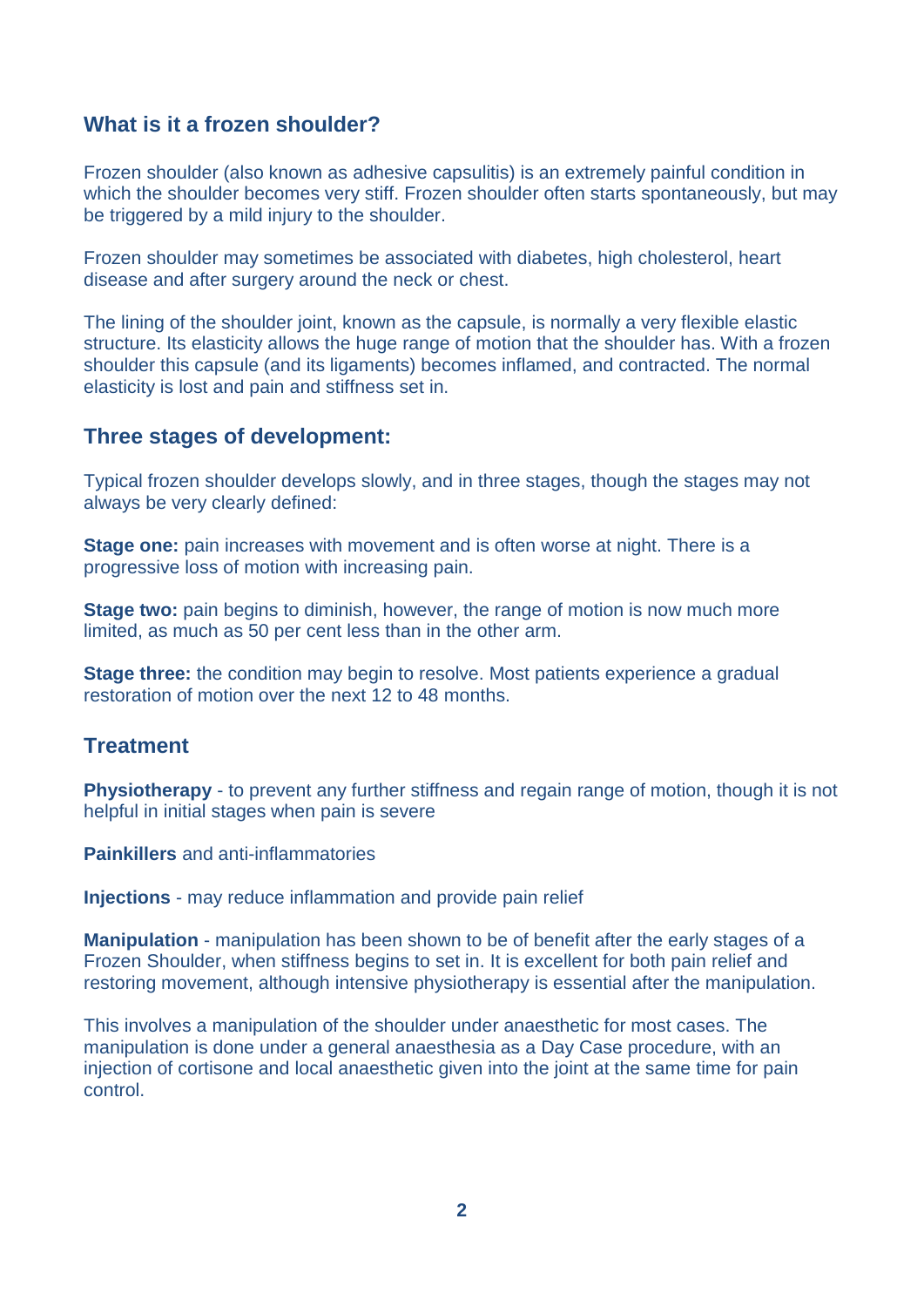**Surgery** - if the manipulation fails, it can either be repeated, or some people may require surgical release of the tight shoulder capsule done with keyhole (arthroscopic) surgery. Keyhole surgery is also preferred in some cases as the first option; your surgeon will discuss this if this is felt to be necessary. It is also done as a day case procedure, under general anaesthesia, and the recovery is similar to that for manipulation.

**Recovery** - the shoulder can be moved as early as pain settles, and you may increase the movements as much as you feel comfortable doing. You will also have outpatient physiotherapy, which will be arranged for you from the hospital.

Ability to drive post-operatively varies from person to person - it is up to you to decide when you can do so. Most people are able to drive reasonably safely after a week. No more than a few days off work should be needed.

**Outcome** – a high proportion of people get excellent pain relief and an improved range of movement very quickly after the operation. The remaining movement then gradually returns over a number of months.

Sometimes the frozen shoulder is associated with, and masking, other problems with the tendons in the shoulder, which become apparent after the movement is regained, needing further treatments.

**Risks** - complications are rare. Few cases of fracture of the bones or damage to nerves have been reported.

**Prevention** - largely unknown. However, since frozen shoulder may set in as a result of underuse or immobilisation of the shoulder, it is important not to neglect a painful injury as it may lead to stiffness.

**Follow up** - after the manipulation has been done, you will have physiotherapy on an outpatient basis. The physiotherapist will monitor your progress, and will discharge you when you have made sufficient progress.

If you do not make good progress however, the physiotherapist may refer you back for an appointment with the surgeon. This may also be initiated by your GP.

**This leaflet can be downloaded or printed from:**

**<http://dgft.nhs.uk/services-and-wards/trauma-and-orthopaedics/>**

If you have any feedback on this patient information leaflet, please email dgft.patient.information@nhs.net